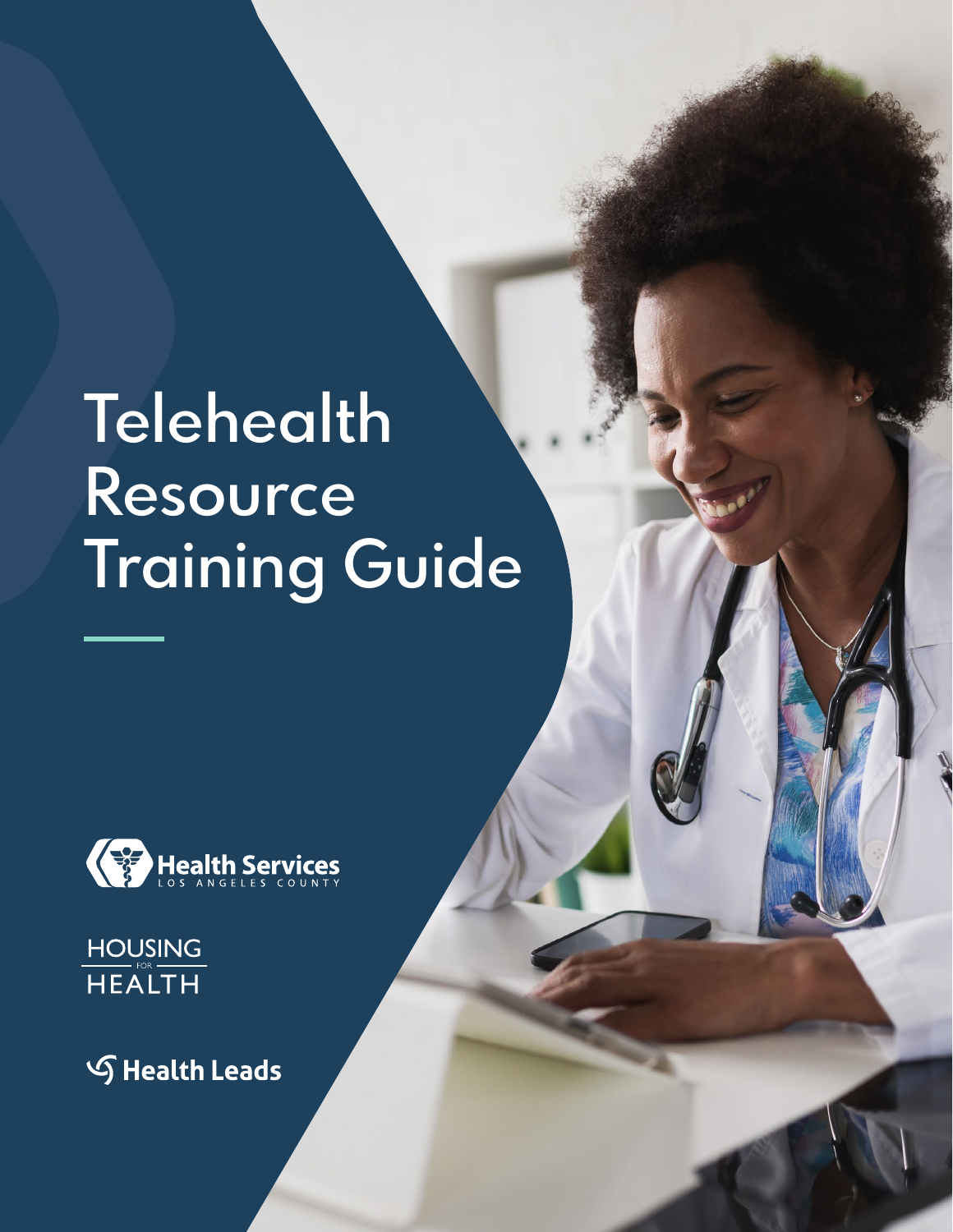# **Overview**

At the onset of the COVID-19 pandemic, the Los Angeles County Department of Health Services Housing for Health and Health Leads partnered to develop and deliver a training aimed at making telehealth more equitable and available to their client population. This resource shares key learnings from this journey, including important considerations for developing a workforce training that reflects both the needs of front-line providers and the communities they serve.

### **Background**

At the height of the COVID-19 pandemic, the inequities of our systems — healthcare, social service, education — were obvious. As these blatant disparities were illuminated, providers across the country were concerned about access for clients as medical care and social service delivery methods changed. Telehealth increasingly emerged as a solution for some individuals and families, but not for all. The World Health Organization defines telehealth as "the delivery of health care services, where patients and providers are separated by distance." A report from Fair Health found that telehealth usage in October 2020 increased by more than 3,000% compared to October 2019. In response to COVID, many of the previous concerns related to HIPAA were navigated to create easier access. Unfortunately, due to limited access to broadband in both rural and urban areas, lack of devices and comfort with technology, concerns about security, and disabilities like cognitive delays, this resource has not been readily available to many in the most marginalized communities. In the 2020 study, *[Patient Characteristics Associated with Telemedicine Access for Primary and Specialty](https://jamanetwork.com/journals/jamanetworkopen/fullarticle/2774488?resultClick=3)  [Ambulatory Care During the Covid-19 Pandemic](https://jamanetwork.com/journals/jamanetworkopen/fullarticle/2774488?resultClick=3)*, Eberly and other researchers found that those who are older or do not speak English were less likely to use either video or audio-only visits. They also found that Black, Latinx and poorer patients used video visits at lower rates.

Caregivers across the [country](https://healthleadsusa.org/nationalcaregiversummit/) have played a huge role in addressing the barriers preventing individuals and families from accessing telehealth resources. Both family and direct service caregivers have played a key role in the uptake of telehealth services by helping those they care for access devices like laptops, tablets, and smart phones and navigate technology to connect with their medical providers remotely. Many have also played supportive roles by joining these telehealth visits and helping patients advocate for themselves.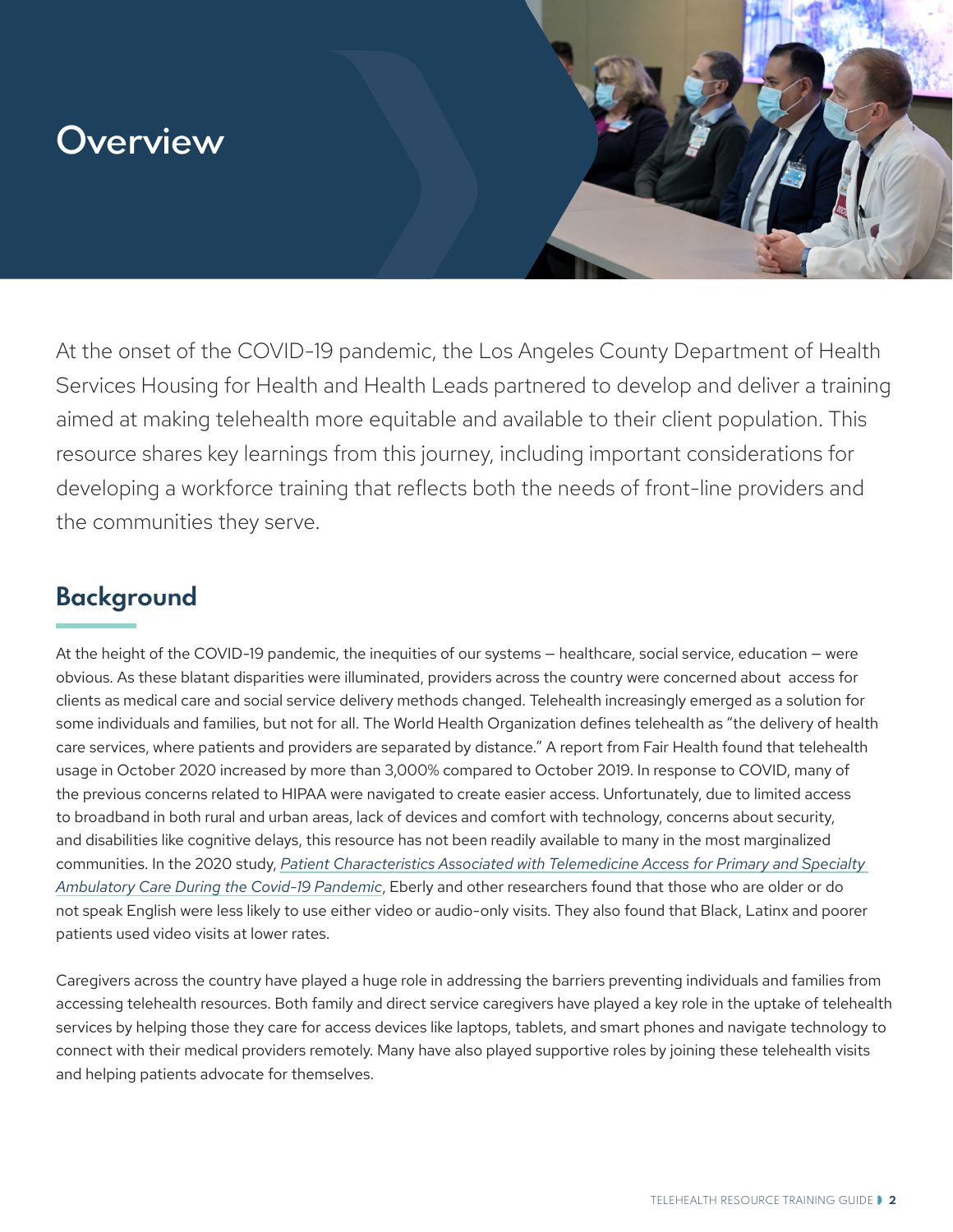In Spring 2020, Health Leads was contacted by Dr. Emily Thomas, Deputy Medical Director of LA County DHS' Housing for Health Department and a former Health Leads Advocate, to explore ways to enhance equitable access and usability of telehealth services among their client population. Their ultimate goal was to equip Intensive Case Management Services (ICMS) providers and facility operators to effectively leverage their case management skills in a virtual environment and support clients through each phase of a telehealth visit — pre, during, and post visit. [Housing for Health](https://dhs.lacounty.gov/our-services/housing/) was created in 2013 to meet the clinical and supportive needs of patients experiencing homelessness who have been high utilizers of Health Services due to complex medical and behavioral conditions. These individuals are supported by ICMS before and after they are placed in permanent or supportive housing.

The Housing for Health team was already trained in cultural humility, trauma informed care, and motivational interviewing — all important skills for building trusting relationships. These are skills that Health Leads often presents in our training, but with this team our focus was to reinforce these concepts and provide guidance on how to apply them virtually. While approaching the design of our solution, we also focused on high employee turnover — a concern raised by Housing for Health which they reported was exasperated by the COVID-19 pandemic. The team wanted to ensure that employee appreciation and self-care were emphasized in the training.

**For a comprehensive introduction to training development check out our [Workforce Training Guide](https://healthleadsusa.org/resources/we-need-a-community-based-essential-resource-workforce-and-the-training-to-support-them/)**

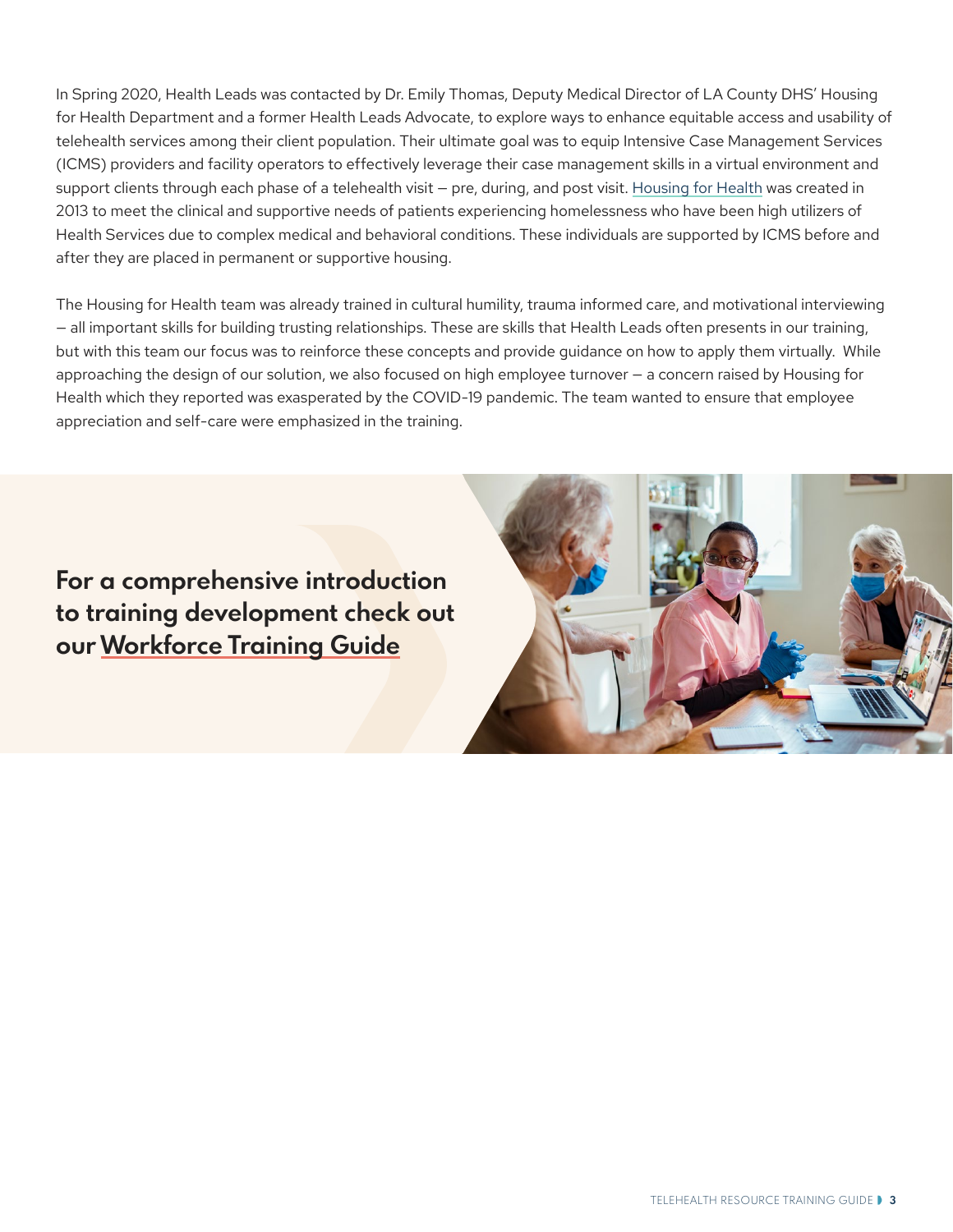# **Key Considerations and Effective Practices in Training Development**



#### **Gather and consider input from key stakeholders prior to building out training.** 1

To begin crafting a solution, we met with key stakeholders including the directors of the programs being prioritized, an intensive case manager, and a facility operator to better understand the experiences of staff and clients and to hear what they would find most helpful in training. We found a wide range of experiences among staff, including some who were accompanying clients to remote visits, others who were meeting client's inperson while social distancing, and others who were completely remote. Because of these varied experiences, we administered a [survey](https://docs.google.com/document/d/1ManYPyXBDAIVuYZV0Ksvw78gUdeE2MTjFcHjK4VSD0M/edit) to more broadly understand their experiences and what they would like to see in a training. The survey revealed that 32% of respondents were already involved in the clients' telehealth visits and 68% were not. Respondents also identified a set of training needs which included:

- **How to build and maintain rapport** with clients virtually
- **Overview of telehealth**, including available services
- **How to access tablets** to use for visits
- **How to assess clients** when you can't see their body language etc.
- **How to maintain safety and confidentiality** in a virtual setting.

The feedback reflected an appetite for training and support related to telehealth usage and virtual accompaniment. We designed a three-hour foundational training session provided to ICMS providers and a twohour train-the-trainer session. All sessions were recorded to make them widely available and useful to providers unable to attend, future hires etc.

# **Reinforce the "why" for your program.** 2

The training opened with the Deputy Director of the department explaining why supporting clients with telehealth visits is important to the organization and the intensive case managers. She explained that supporting clients with telehealth visits would help minimize COVID exposure for medically vulnerable clients while maintaining their continuum of care. She also used this time to address any concerns the team had, this included covering the various platforms that could be used and concerns around maintaining clients' privacy. The directors of ICMS provider teams were also present and available to answer any questions about what this transition meant for their roles.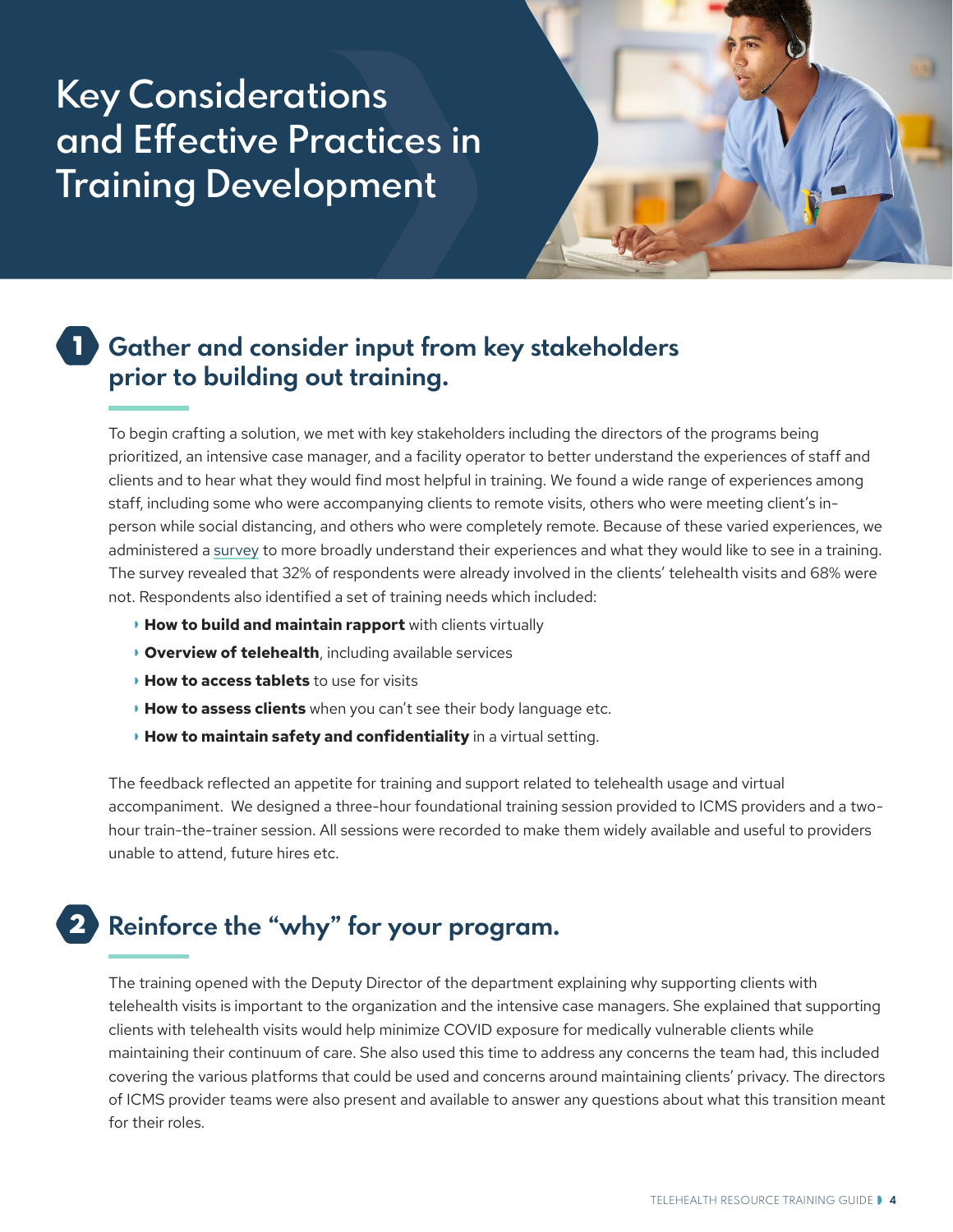#### **Ensure participants understand their local communities.** 3

A key strength of direct service caregivers, like the intensive case managers and facility operators, is that they are from the communities they work with and have lived solidarity with their clients. They have a deep understanding of the vulnerabilities experienced by people who have formerly experienced homelessness and this helps to build trusted relationships with their clients. So instead of teaching attendees about the communities they know so well, we created opportunities for them to teach each other by sharing experiences from working with their communities and proven approaches for effectively connecting with clients and other key stakeholders like providers and clinic staff.

### **Recognize the host of strengths that individuals and families have.** 4

As mentioned above, many of the ICMS providers are from the same communities as their clients and recognize the strengths of their clients. The Housing for Health team applies an asset-based approach to their work, seizing opportunities to uplift the strengths of their clients and support them in meeting their vision of health. These trainings focused on supporting ICMS providers in applying the skills they already had and applying them to a virtual environment. There was also an acknowledgment of how this work can be triggering for staff and the importance of providing tools and space for self-care. This was noted as a priority for ICMS.

## **Follow-up training and check-ins are important.** 5

We understood that ICMS providers would garner learnings and suggestions from the team on how to enhance the practice of supporting clients with telehealth visits. We recommended that the Housing for Health directors and managers follow up with their team members at a regular cadence to check-in and offer support on both the process of supporting clients with telehealth and their well-being and exercising self-care. This was viewed as an opportunity to reinforce self-care practices. As part of the training design, we shared self-care tools for staff.

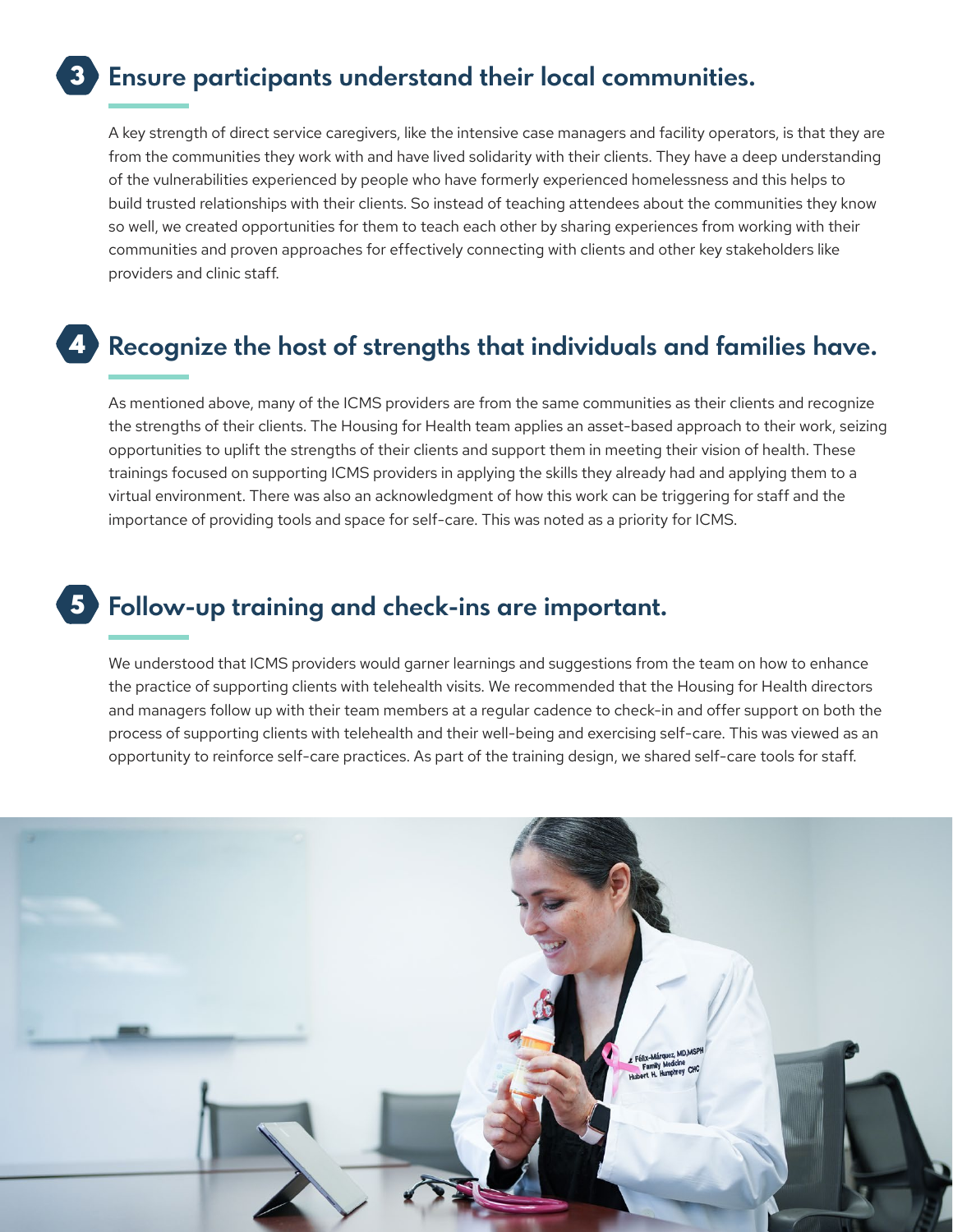# **How effective were the trainings?**

**A survey was administered post training for attendees to provide feedback on the effectiveness of the trainings. The responses are outlined below.**

| Question                                                                                                                                                                                    | <b>Average Response</b><br>*scale of 100 |
|---------------------------------------------------------------------------------------------------------------------------------------------------------------------------------------------|------------------------------------------|
| As a result of this training, I understand the critical role of telehealth for meeting clients' needs<br>during the COVID pandemic and post pandemic.                                       | 89                                       |
| As a result of this training, I have gained knowledge about telehealth services in my community<br>(i.e. where the client resides, nearby outpatient clinics, day care centers, ICMS, etc.) | 79                                       |
| As a result of this training, I have learned new skills to prepare clients for telehealth visits.                                                                                           | 86                                       |
| As a result of this training, I have learned new skills to debrief clients after telehealth visits.                                                                                         | 88                                       |
| As a result of this training, I feel confident in my ability to connect clients to telehealth services.                                                                                     | 87                                       |
| As a result of this training, I feel better prepared to communicate with clients/residents in a<br>virtual setting.                                                                         | 88                                       |
| As a result of this training, many of my questions regarding telehealth have been answered.                                                                                                 | 80                                       |
| As a result of this training, many of my concerns regarding telehealth have been answered.                                                                                                  | 84                                       |

In reviewing the results, the team had a better understanding of how telehealth can meet clients' needs both during and post pandemic. Most learned new skills and felt better equipped to support clients. The lowest score was in ICMS providers having more knowledge about telehealth services in the community, this is likely because they were already wellversed on available services as they are experts of the resource landscape.